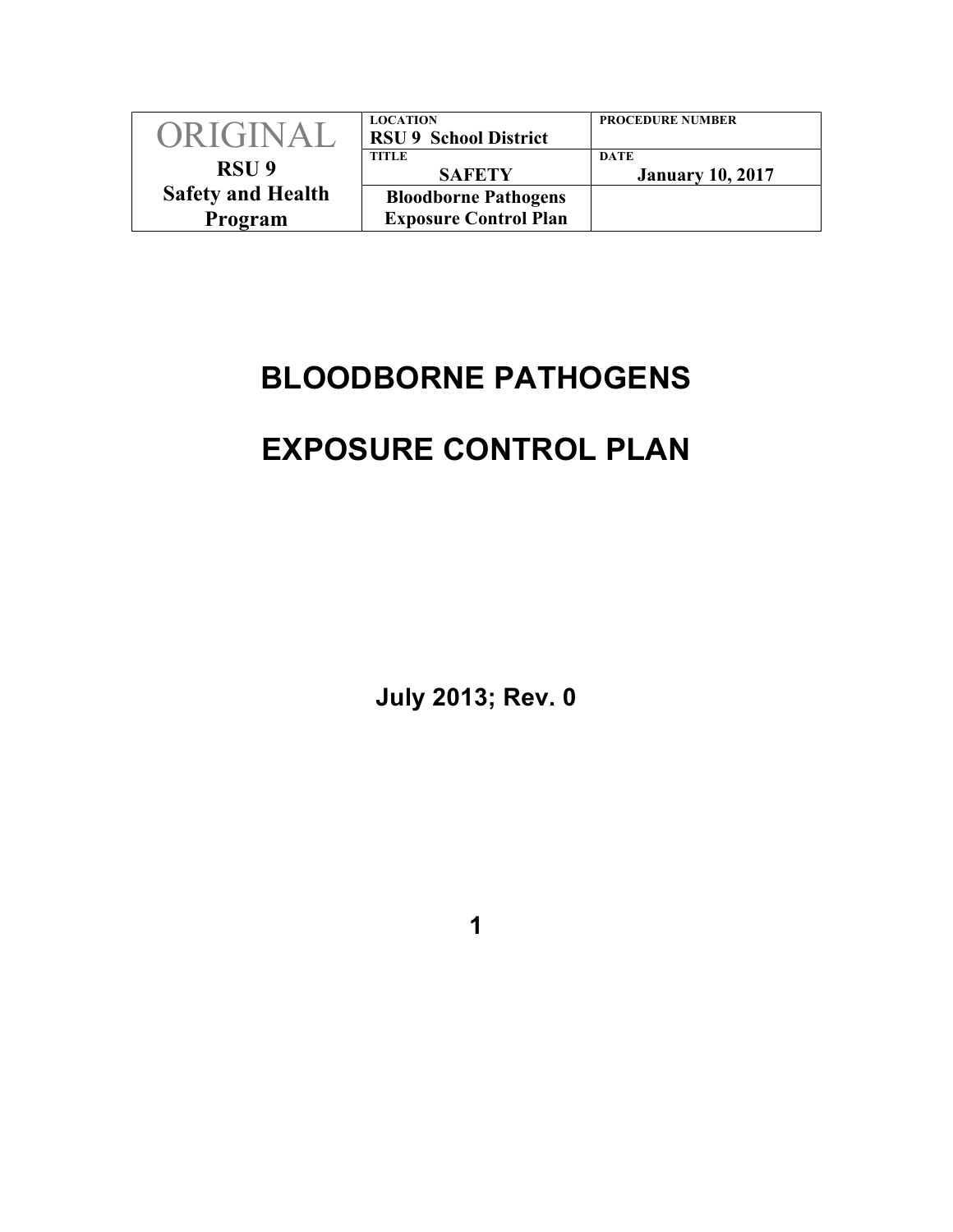| ORIGINAL                 | <b>LOCATION</b><br><b>RSU 9 School District</b> | <b>PROCEDURE NUMBER</b>                |
|--------------------------|-------------------------------------------------|----------------------------------------|
| RSU <sub>9</sub>         | <b>TITLE</b><br><b>SAFETY</b>                   | <b>DATE</b><br><b>January 10, 2017</b> |
| <b>Safety and Health</b> | <b>Bloodborne Pathogens</b>                     |                                        |
| Program                  | <b>Exposure Control Plan</b>                    |                                        |

# **TABLE OF CONTENTS**

| Appendix A; Informed Consent/Refusal for Hep. B Virus Vaccination 10 |
|----------------------------------------------------------------------|
|                                                                      |
|                                                                      |
| Appendix D; Employee's/Supervisor's Incident Report17                |
| Appendix E; Accidental Exposure Medical Follow-Up19                  |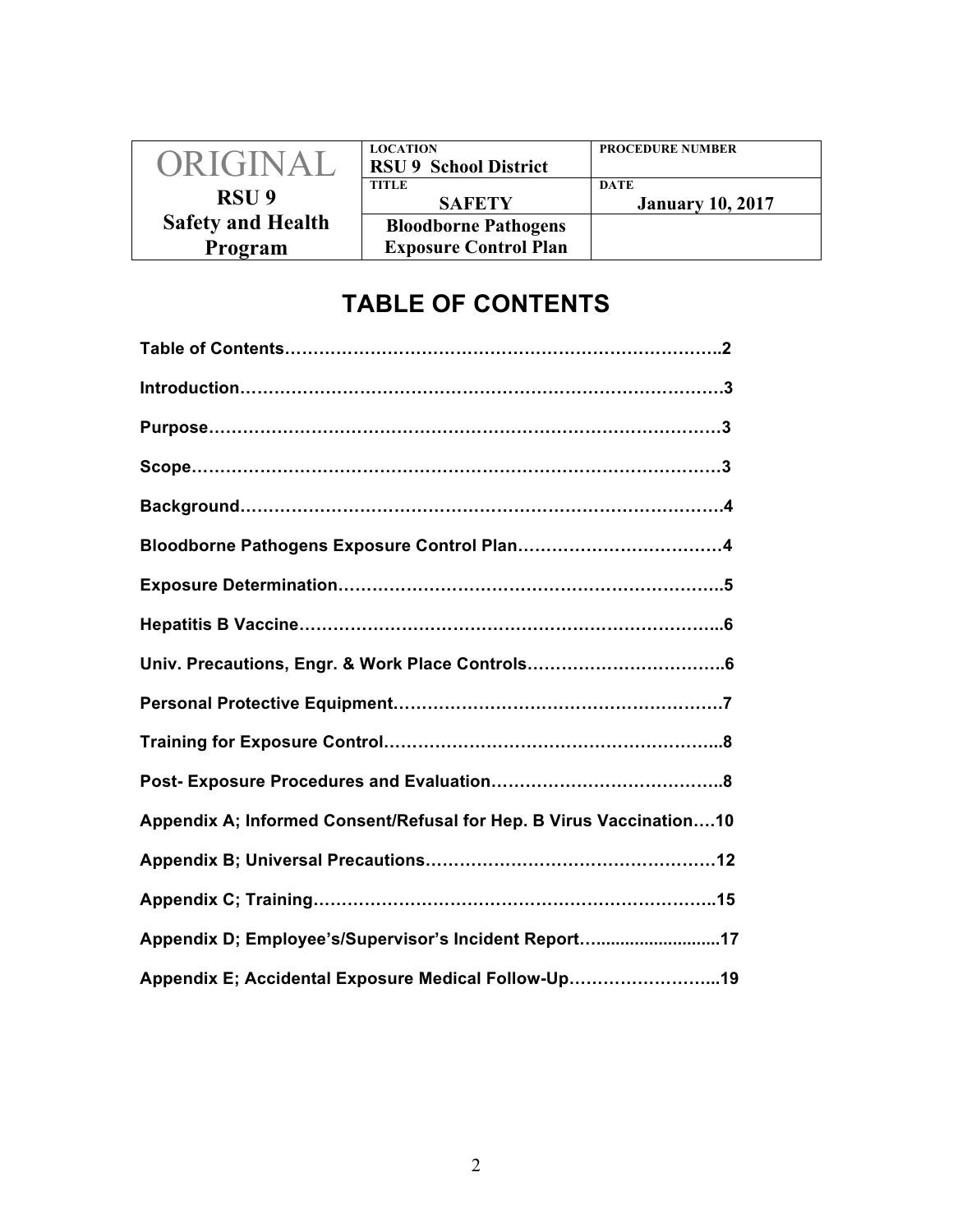| ORIGINAL                 | <b>LOCATION</b><br><b>RSU 9 School District</b> | <b>PROCEDURE NUMBER</b>         |
|--------------------------|-------------------------------------------------|---------------------------------|
| RSU <sub>9</sub>         | TITLE<br><b>SAFETY</b>                          | DATE<br><b>January 10, 2017</b> |
| <b>Safety and Health</b> | <b>Bloodborne Pathogens</b>                     |                                 |
| Program                  | <b>Exposure Control Plan</b>                    |                                 |

## **Introduction**

Everyone in the RSU 9 educational setting is aware of the daily potential for injury to students and staff. Employees defined in Category I & II must also be aware of the potential danger of contamination from bloodborne pathogens resulting from these injuries. The Occupational Safety and Health Administration (OSHA) have issued a standard to reduce the risk and protect employees from this threat. This Bloodborne Pathogens Exposure Control Plan for RSU 9 is adopted to meet this standard.

## **Purpose**

The purpose of the Exposure Control Plan is to provide and maintain a safe working environment for all employees by eliminating and/or minimizing occupational exposure to bloodborne pathogens, including but not limited to Hepatitis B Virus (HBV), Hepatitis C Virus (HCV) and Human Immunodeficiency Virus (HIV). It is the responsibility of the employer to provide and maintain appropriate engineering controls and personal protective equipment, and to develop, establish, and promote safe work practices, ongoing training and education for its employees. It is also expected that employees will practice and follow the guidelines set forth by this plan.

## **Scope**

This plan covers all employees who could be "reasonably anticipated", as a result of the performance of their job duties, to come into contact with blood or other potentially infectious materials. See Category I and II (see page 4).

"Good Samaritan" acts, such as assisting a co-worker with a nosebleed, would not be considered an occupational exposure.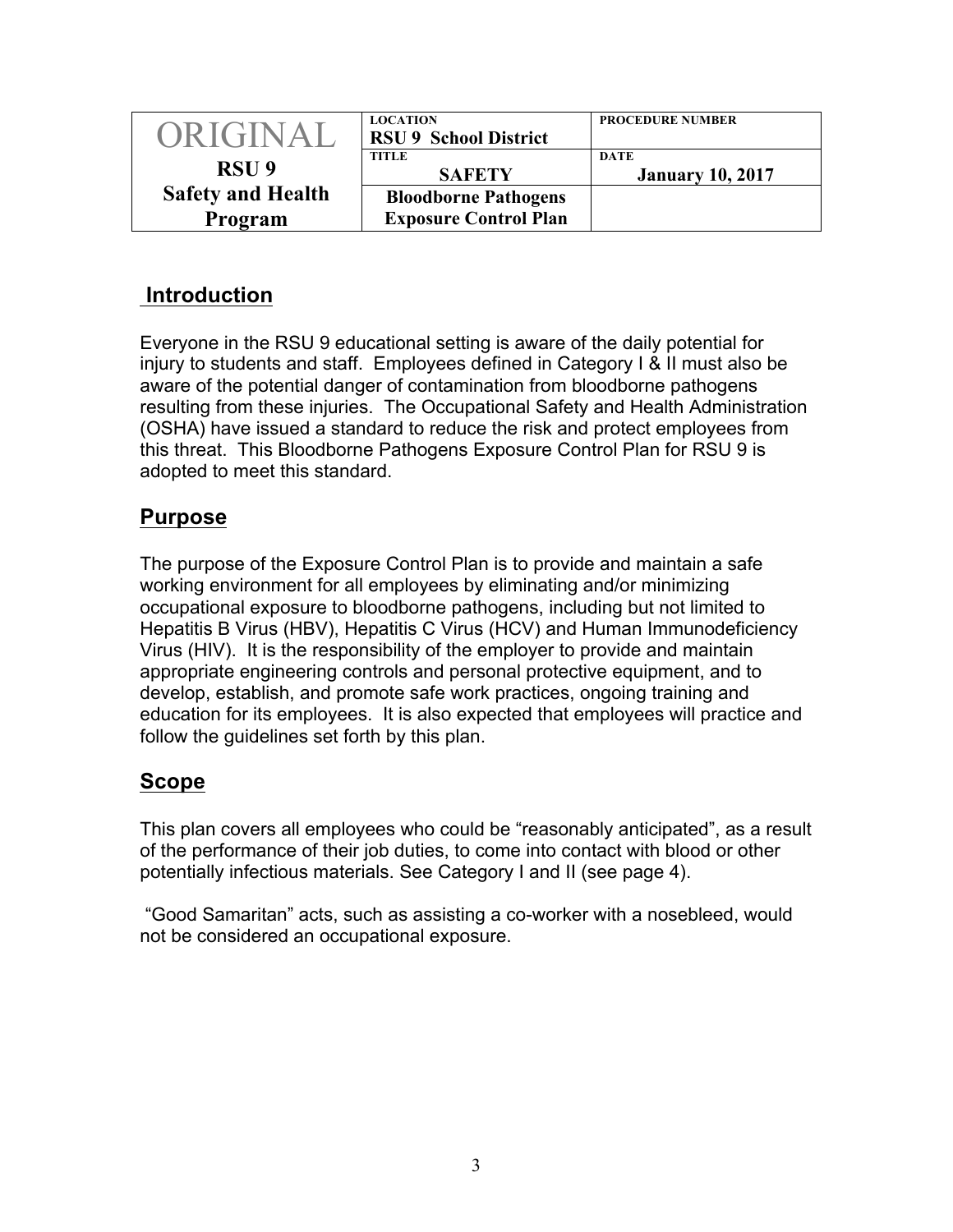| ORIGINAL                 | <b>LOCATION</b><br><b>RSU 9 School District</b> | <b>PROCEDURE NUMBER</b>         |
|--------------------------|-------------------------------------------------|---------------------------------|
| RSU <sub>9</sub>         | TITLE<br><b>SAFETY</b>                          | DATE<br><b>January 10, 2017</b> |
| <b>Safety and Health</b> | <b>Bloodborne Pathogens</b>                     |                                 |
| Program                  | <b>Exposure Control Plan</b>                    |                                 |

## **Background**

The Center for Disease Control (CDC) has recognized the following as linked to the potential transmission of HBV, HIV, and other bloodborne pathogens in the occupational setting:

- blood/blood products or components
- semen
- vaginal secretions<br>• amniotic fluid
- amniotic fluid
- saliva (in dentistry)
- any body fluid visibly contaminated with blood
- pleural fluid
- peritoneal fluid
- cerebrospinal fluid
- all body fluids in situations where it may be difficult or impossible to differentiate between body fluids

These substances shall be collectively referred to as blood or "other potentially infectious material" (OPIM) for the remainder of this document.

## **Bloodborne Pathogens Exposure Control Plan**

In accordance with the Occupational Safety and Health Administration (OSHA) regulations dealing with "Safe Workplace" standards (29 CFR 1910.1030) relating to exposure to Bloodborne Pathogens, the following plan and procedures have been developed for RSU 9 employees.

It will be the plan of the District to take all reasonably necessary actions to protect its employees from infectious disease and in particular HIV and HBV infection.

The District will provide training and protective equipment to those persons who are at risk by virtue of their job performance and may come in contact with infectious disease. This plan shall be reviewed annually by a School Nurse and the Designated Person.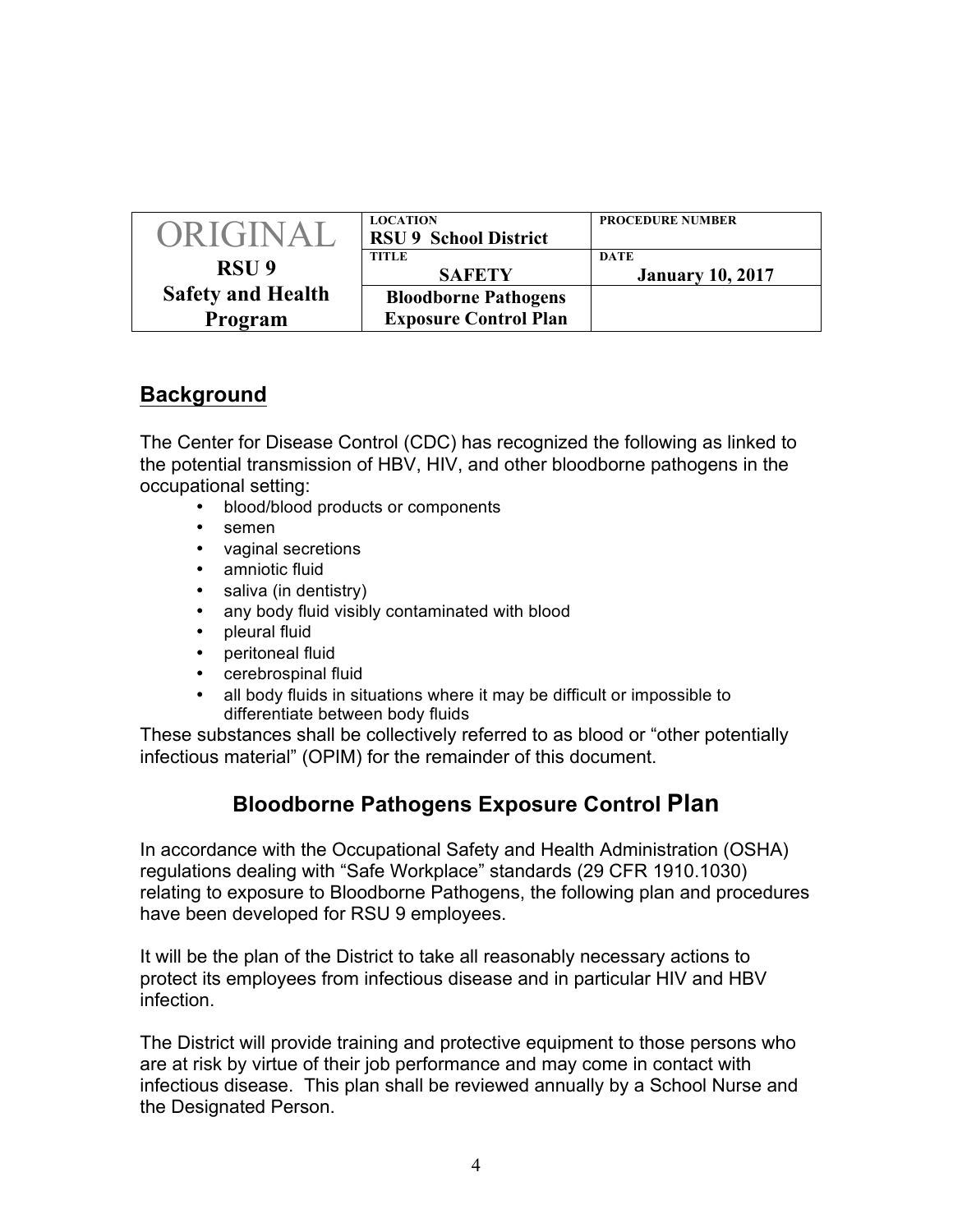| <b>ORIGINAL</b>          | <b>LOCATION</b><br><b>RSU 9 School District</b> | <b>PROCEDURE NUMBER</b>         |
|--------------------------|-------------------------------------------------|---------------------------------|
| RSU <sub>9</sub>         | TITLE<br><b>SAFETY</b>                          | DATE<br><b>January 10, 2017</b> |
| <b>Safety and Health</b> | <b>Bloodborne Pathogens</b>                     |                                 |
| Program                  | <b>Exposure Control Plan</b>                    |                                 |

## **Exposure Determination**

Category I: Employees who *are likely* to have occupational exposure as part of their normal work routine.

Category II: Employees who *may* have occupational exposure, but not as a part of their normal work routine.

Category III: Employees who *do not* have occupational exposure as part of their normal work routine.

## **Identified Staff:**

Category I: Bus Driver, Bus Aide, Coach, Athletic Trainer, Cook, Custodian, School Nurse, School Secretary**,** Physical Education Teacher, Special Education Teacher and Education Technician in Adaptive Life Skills, Behavioral Education Technician in Life Skills, Middle School Wood Shop, Career Technical Education (CTE) Instructors

Category II: Assistant Principal, Principal, Maintenance, Athletic Director

Category III: All other RSU 9 employees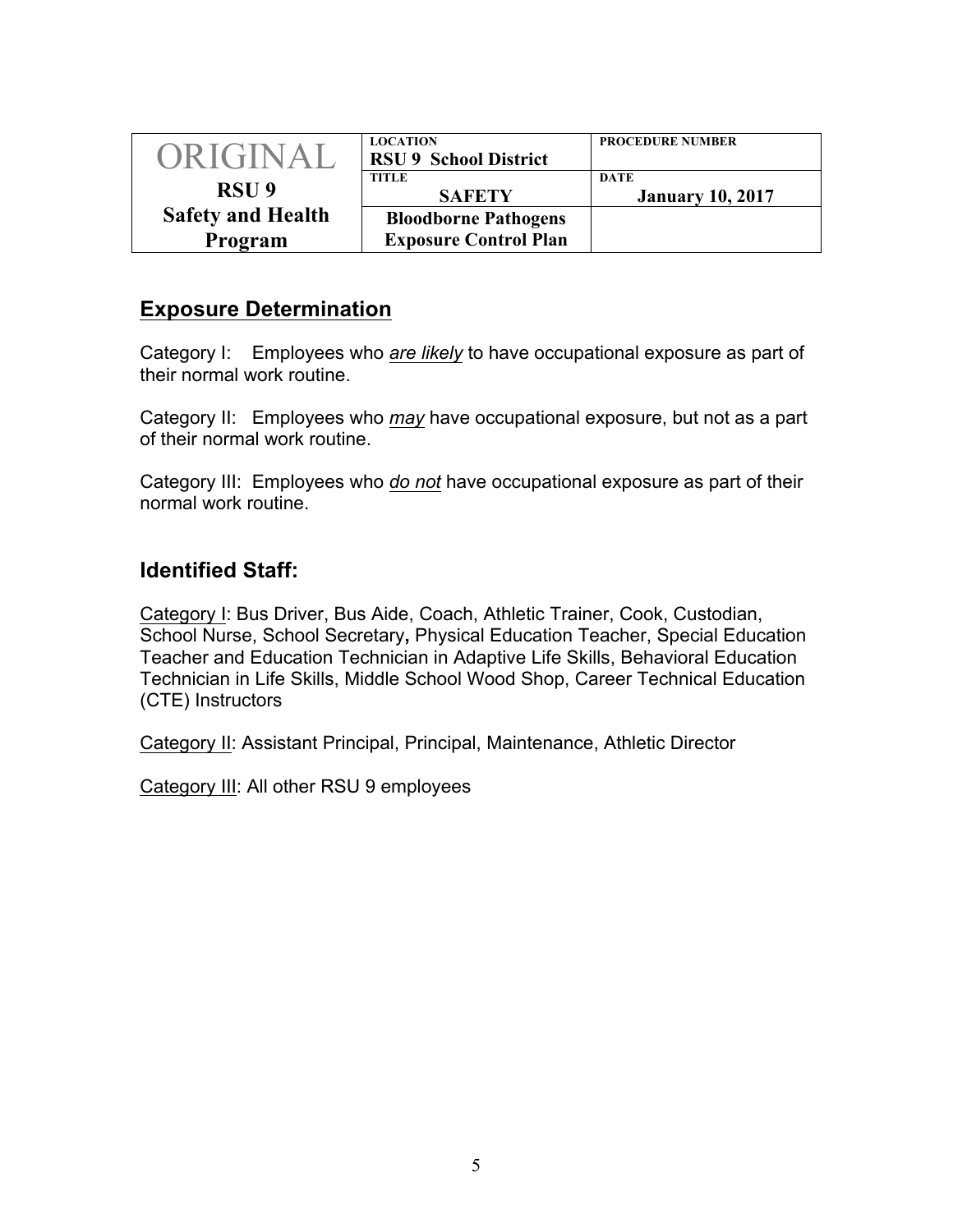| <b>ORIGINAL</b>          | <b>LOCATION</b><br><b>RSU 9 School District</b> | <b>PROCEDURE NUMBER</b>         |
|--------------------------|-------------------------------------------------|---------------------------------|
| RSU <sub>9</sub>         | TITLE<br><b>SAFETY</b>                          | DATE<br><b>January 10, 2017</b> |
| <b>Safety and Health</b> | <b>Bloodborne Pathogens</b>                     |                                 |
| Program                  | <b>Exposure Control Plan</b>                    |                                 |

## **Hepatitis B Vaccine**

All RSU 9 employees defined as Category I & II personnel will be offered the vaccine for Hepatitis B Virus (HBV) which is a life threatening bloodborne pathogen. Informed consent as per standard medical regulations will be used (Appendix A).

The vaccination will be done at no cost to the employees as the district's health insurance plan will cover this cost, and is provided as a precaution for personnel safety. If the employee's health plan is outside the district coverage, the employee will submit a claim to their insurance and the district will cover the balance**.** If an employee chooses not to receive a HBV vaccine, the employee must sign a letter of declination (Appendix B). Record keeping will be maintained by the RSU9 Human Resources Coordinator in Central Office.

## **Universal Precautions, Engineering Controls and Work Practice Controls**

The following procedures will be followed by all staff listed above, who may have the potential to come in contact with blood and other infectious body fluids.

- 1. Universal precautions (Appendix C) shall be followed by all employees at all times. All blood and bodily fluids shall be considered potentially infectious.
- 2. Employees are advised to wear gloves and safety glasses when exposed to blood or other bodily fluids including potentially infectious materials such as saliva, sputum, feces, tears, nasal secretions, vomitus and urine.
- 3. If an employee becomes contaminated, wash the area immediately with soap and water. If running water is not available, employees will be provided an appropriate handwash substitute, such as an antiseptic foam cleanser or towelettes until an appropriate handwashing facility can be utilized.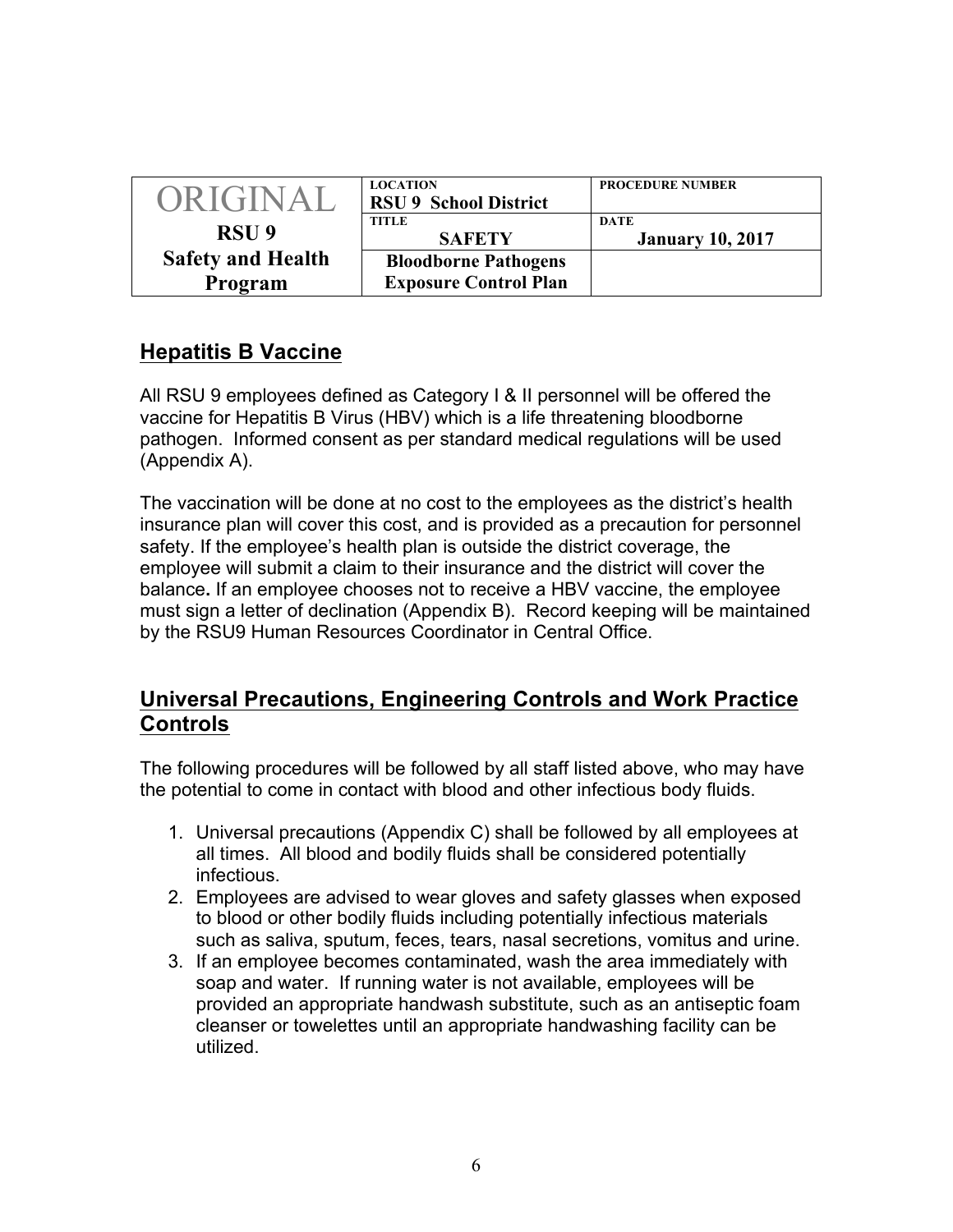| ORIGINAL                 | <b>LOCATION</b><br><b>RSU 9 School District</b> | <b>PROCEDURE NUMBER</b>         |
|--------------------------|-------------------------------------------------|---------------------------------|
| RSU <sub>9</sub>         | <b>TITLE</b><br><b>SAFETY</b>                   | DATE<br><b>January 10, 2017</b> |
| <b>Safety and Health</b> | <b>Bloodborne Pathogens</b>                     |                                 |
| Program                  | <b>Exposure Control Plan</b>                    |                                 |

- 4. All waste containers will be lined with a plastic bag. Waste containers in the health offices will be double bagged and emptied each school day by custodians.
- 5. Plastic needle containers will be kept in all nurse's office. All needle-like contaminated "sharps" and first aid equipment will be deposited in designated containers. Full "sharps" containers will be disposed.

## **Universal Precautions, Engineering Controls and Work Practice Controls – Cont.**

- 6. If clothing should become contaminated with blood or body fluids, it should be doubled bagged and placed in a designated container for proper cleaning.
- 7. Contaminated surfaces or areas shall be decontaminated with an appropriate disinfectant immediately after exposure.
- 8. When a spill occurs, the building Administrator will limit access to areas of potential exposure and notify the custodian immediately.
- 9. All work tasks will be performed in a manner that will reduce the risk of exposure. Employees in areas where exposure hazards exists are expected to adhere to the following:
	- Eating, drinking, applying lipstick or balm and/or handling contact lenses are prohibited in work areas where there is reasonable anticipated exposure.
	- Food and drink shall not be kept in refrigerators, shelves, cabinets where blood or OPIM are stored or present.

## **Personal Protective Equipment**

1. Personal Protective Equipment (PPE), including but not limited to, gloves, personal protective gowns, protective eye wear and one way valve face mask or CRP masks, will be provided by RSU 9 and kept in each nurse's office and custodial closet.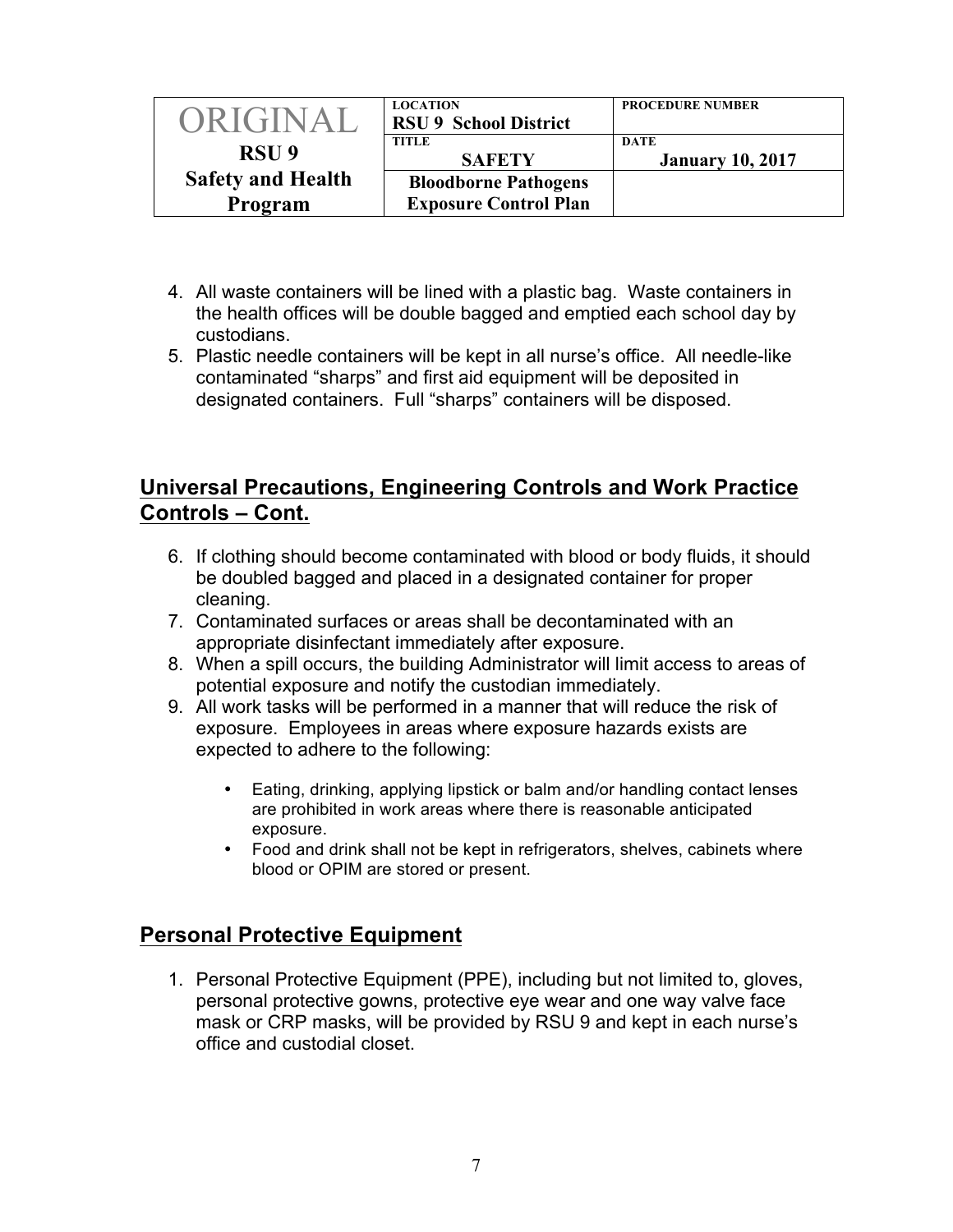| <b>ORIGINAL</b>          | <b>LOCATION</b><br><b>RSU 9 School District</b> | <b>PROCEDURE NUMBER</b>         |
|--------------------------|-------------------------------------------------|---------------------------------|
| RSU <sub>9</sub>         | TITLE<br><b>SAFETY</b>                          | DATE<br><b>January 10, 2017</b> |
| <b>Safety and Health</b> | <b>Bloodborne Pathogens</b>                     |                                 |
| Program                  | <b>Exposure Control Plan</b>                    |                                 |

- 2. Non-latex gloves and Band-Aids shall be provided by the school nurse to each classroom. School bus supplies will be provided by the Transportation department at the beginning of the year and replenished as used.
- 3. Training in the use of the appropriate PPE for the tasks or procedures the employee will perform will be provided by the school nurse and /or appropriate school/location Supervisor.

## **Training for Exposure Control**

- 1. Employees in Category I & II will upon hire be initially trained by the designated person on the precautions, risks and actions to take if exposure to bloodborne pathogens occurs.
- 2. Employees identified in Category I & II which perform tasks which have been determined to have a potential for exposure will be provided training annually.
- 3. Training will be conducted by individuals knowledgeable on the subject matter (School Nurses, Designated Person or outside contractor) and will include explanation and location of 29 CFR 1910.1030, Bloodborne Pathogens Standard and location of this plan. (Appendix D)
- 4. Custodians will be provided annual cleaning procedures for exposure to bloodborne pathogens.
- 5. Certification of training will be maintained by a designated person and kept for three years.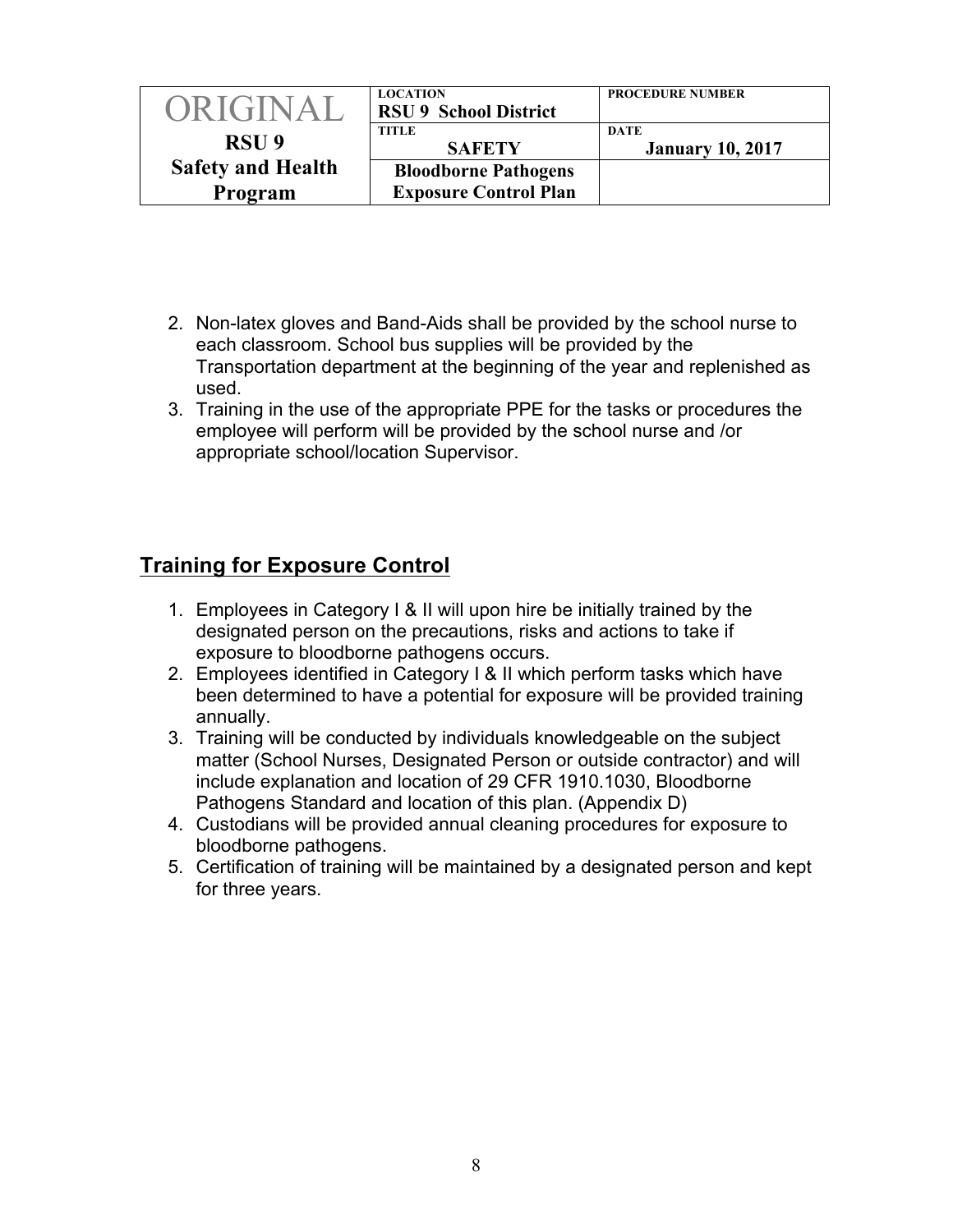| ORIGINAL                 | <b>LOCATION</b><br><b>RSU 9 School District</b>             | <b>PROCEDURE NUMBER</b>         |
|--------------------------|-------------------------------------------------------------|---------------------------------|
| RSU <sub>9</sub>         | <b>TITLE</b><br><b>SAFETY</b>                               | DATE<br><b>January 10, 2017</b> |
| <b>Safety and Health</b> | <b>Bloodborne Pathogens</b><br><b>Exposure Control Plan</b> |                                 |
| Program                  |                                                             |                                 |

# **Post-Exposure Procedures and Evaluation**

Employees who come in contact with blood and body fluids in the performance of their job will take the steps necessary to safeguard their health. "Contact" shall be considered as having said fluids enter one's body through cuts in the skin or splashes of fluids into eyes, mouth, nose or other mucous membranes. If exposed:

- 1. Immediate first aid Employee will wash the exposure site thoroughly with soap or disinfectant and water. Flush eyes and/or mucous membranes with water immediately.
- 2. Employee will immediately report the injury to the school nurse and his or her immediate supervisor. When school is not in session refer person to their own physician or the Emergency room. Report the incident to an immediate supervisor within 24 hours and fill out an employee incident report form (Appendix D). The Middle School and High School nurses will review protocol annually with the Athletic trainers.
- 3. The school nurse will arrange for a medical post-exposure evaluation and follow-up. This evaluation and follow-up to be provided by either Occupational Health or the employee's primary care physician. If the school nurse is not available, the employee's immediate supervisor or another Designated Person will arrange for the evaluation.
- 4. The school nurse or immediate supervisor will complete an Accident/Injury Report (Appendix E), which will include the circumstances under which the incident occurred and documentation of the route of exposure (skin, mucous membrane, etc.) and should be submitted to the designated person within 24 hours of the accident.
- 5. A Medical Evaluation and Follow-up Report (Appendix F) form will be given to the employee to be completed at the medical post-exposure evaluation and returned to the designated person.
- 6. If the source individual is known, the school nurse will obtain consent and assist in making arrangements to have the source individual tested as soon as possible to determine HIV, HBV, and HCV infectivity. Results of testing will be sent to the employee's medical provider.
- 7. Flow of forms:
	- a. Original forms to the designated person for filing in the Worker's compensation files.
	- b. Copies of forms to be kept at the school for further follow-up.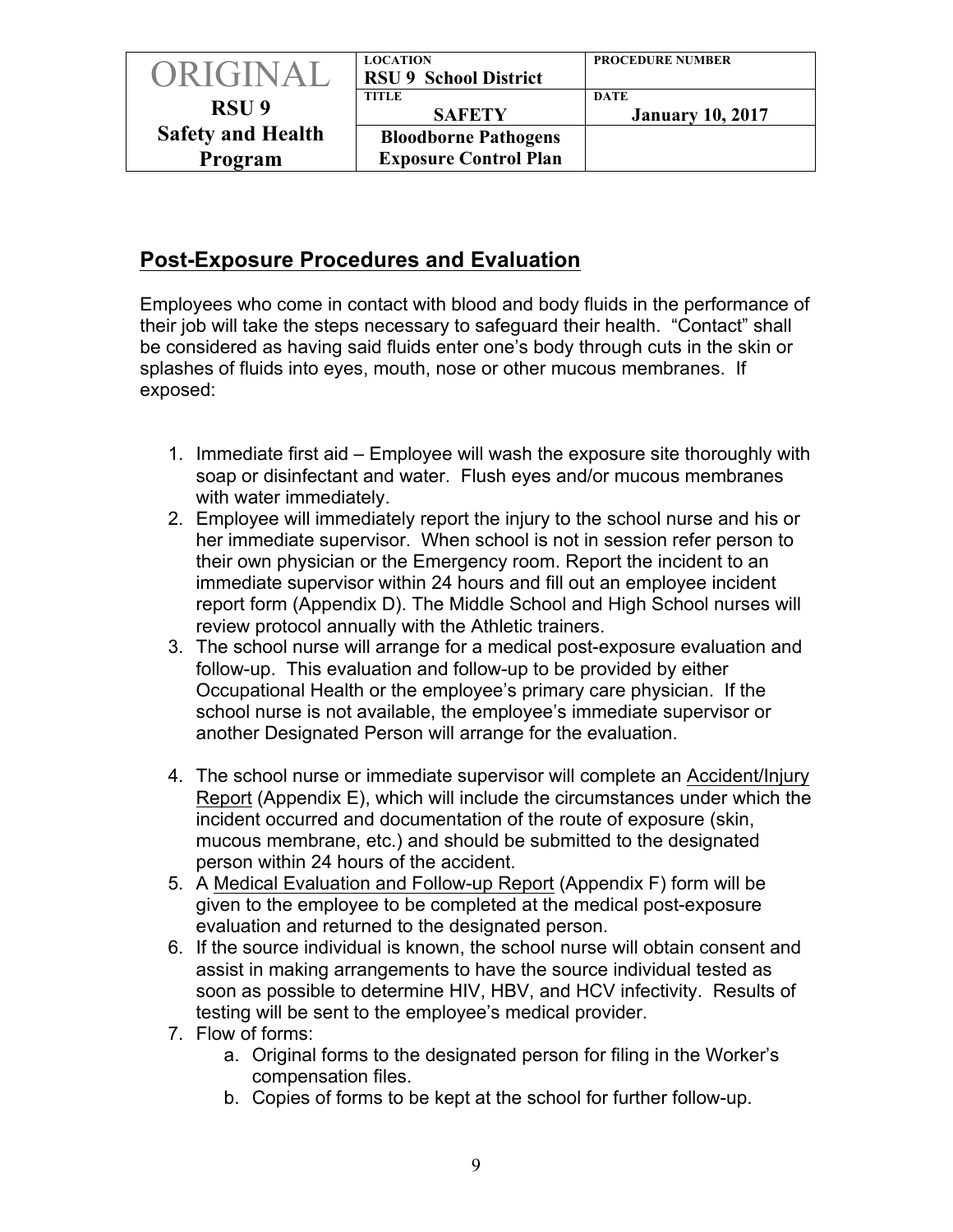| ORIGINAL                 | <b>LOCATION</b><br><b>RSU 9 School District</b> | <b>PROCEDURE NUMBER</b>         |
|--------------------------|-------------------------------------------------|---------------------------------|
| RSU <sub>9</sub>         | TITLE<br><b>SAFETY</b>                          | DATE<br><b>January 10, 2017</b> |
| <b>Safety and Health</b> | <b>Bloodborne Pathogens</b>                     |                                 |
| Program                  | <b>Exposure Control Plan</b>                    |                                 |

#### **APPENDIX A**

#### **RSU 9**

#### **INFORMED CONSENT/REFUSAL FOR HEPATITIS B VIRUS VACCINATION**

I, the undersigned employee, have read the back side of this form regarding information about Hepatitis B and the Hepatitis vaccine. I understand that due to my occupational exposure to blood or other potentially infectious materials, I may be at risk of acquiring Hepatitis B virus (HBV) infection in the workplace. I have been given the opportunity to be vaccinated with Hepatitis B vaccine, at no charge to myself.

I further understand that risks involved in making this decision and I agree that RSU 9, its agents and employees, who are required by law or regulation to make the Hepatitis B Vaccine available to me, are not legally responsible or liable for the side effects that may occur as a result of my accepting/not accepting the Hepatitis B Vaccine.

I have opted to decline the Hepatitis B Vaccine at this time, I have already had the Hepatitis B Vaccine.

I agree to accept the Hepatitis B Vaccine, given in three (3) doses over the next 6 months. (If you are pregnant or breast feeding, it is advisable that you consult with doctor before taking the Hepatitis B Vaccine series.)

I have opted to decline the Hepatitis B Vaccine at this time. I understand that by declining this vaccine, I continue to be at risk of acquiring Hepatitis B, a serious disease. If in the future I continue to have occupational exposure to blood or other potentially infectious materials and I want to be vaccinated with Hepatitis B Vaccine, I can receive the vaccination series at no charge to me.

| <b>Print Name:</b>      | Title: |
|-------------------------|--------|
| Signature:              | Date:  |
| <b>School/Location:</b> |        |
| <b>Witness:</b>         | Date:  |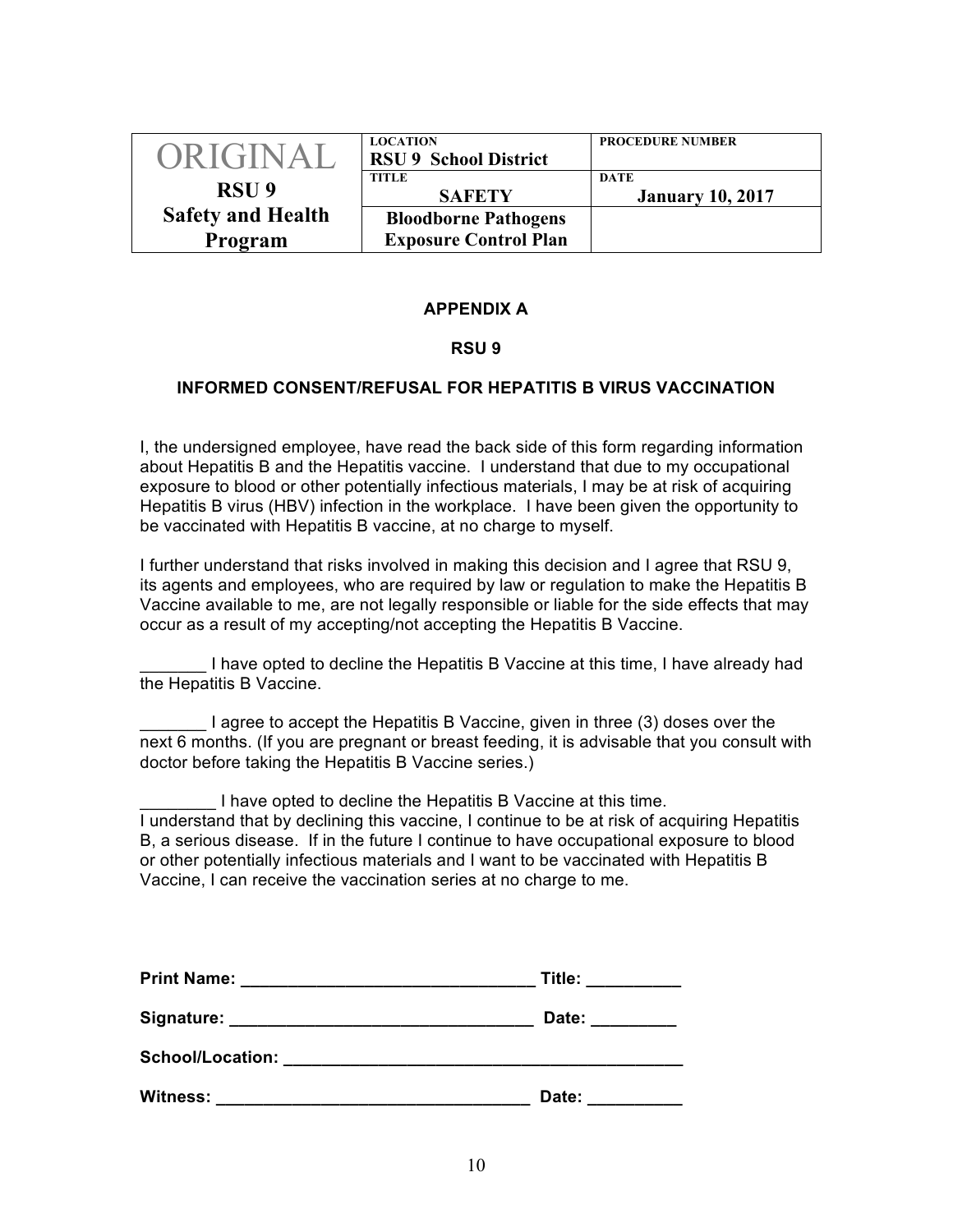| ORIGINAL                 | <b>LOCATION</b><br><b>RSU 9 School District</b> | <b>PROCEDURE NUMBER</b>         |  |
|--------------------------|-------------------------------------------------|---------------------------------|--|
| RSU <sub>9</sub>         | TITLE<br><b>SAFETY</b>                          | DATE<br><b>January 10, 2017</b> |  |
| <b>Safety and Health</b> | <b>Bloodborne Pathogens</b>                     |                                 |  |
| Program                  | <b>Exposure Control Plan</b>                    |                                 |  |

#### **APPENDIX A HEPATITIS B VIRUS VACCINE**

#### *For your information – Please Read Carefully*

**The disease –** Hepatitis B is a viral infection caused by the Hepatitis B virus (HBV) which causes death in 1% to 2% of patients infected. Most people with Hepatitis B recover completely but approximately 5% to 10% become chronic carriers of the virus. Most of these people have no symptoms but can continue to transmit the disease to others. Some may develop chronic hepatitis or cirrhosis. Carriers face other problems, too. They run a high risk of developing primary liver cancer and pregnant carriers transmit the HBV through the placenta with some 90% of infected infants becoming carriers.

**Simple, Effective Solution –** Fortunately, now, there is a simple way to prevent HBV infection. The Centers for Disease Control (CDC) recommends vaccination for anyone frequently exposed to blood or other body fluids in the work place. If you fall into this category, the CDC says that 15% to 25% of these above specified health care workers will contract Hepatitis B during their careers. Your individual risk is directly related to how often you are exposed to blood and other body fluids.

**The Vaccine –** The Hepatitis B Vaccine currently used is a noninfectious vaccine made from bread yeast (Saccharomyces cerevisiae). When injected into the deltoid muscle, the hepatitis vaccine has induced protection levels of antibody in more than 90% of the healthy individuals who received the recommended three doses of the vaccine. Persons with immune-system abnormalities, such as dialysis patients, have less response to the vaccine; but over half of those receiving it do develop antibodies. Full immunization requires three doses of vaccine over a six month period although some persons may not develop immunity even after three months. There is not evidence that the vaccine has ever caused Hepatitis B. However, persons who have been infected with Hepatitis B virus prior to receiving the vaccine may go on to develop clinical hepatitis in spite of immunization. The duration of immunity is unknown at this time.

**Possible Adverse Side Effects –** the incidence of side effects is very low. No serious side effects have been reported with the vaccine. A few persons have experienced:

- Soreness, swelling, warmth, itching, redness, bruising and nodule formation at the injection site.
- Fever + 100 degrees F and malaise
- Tiredness/weakness
- Headache
- Nausea and/or diarrhea
- Sore throat and/or upper respiratory infection
- Dizziness
- Muscle aches
- Joint pain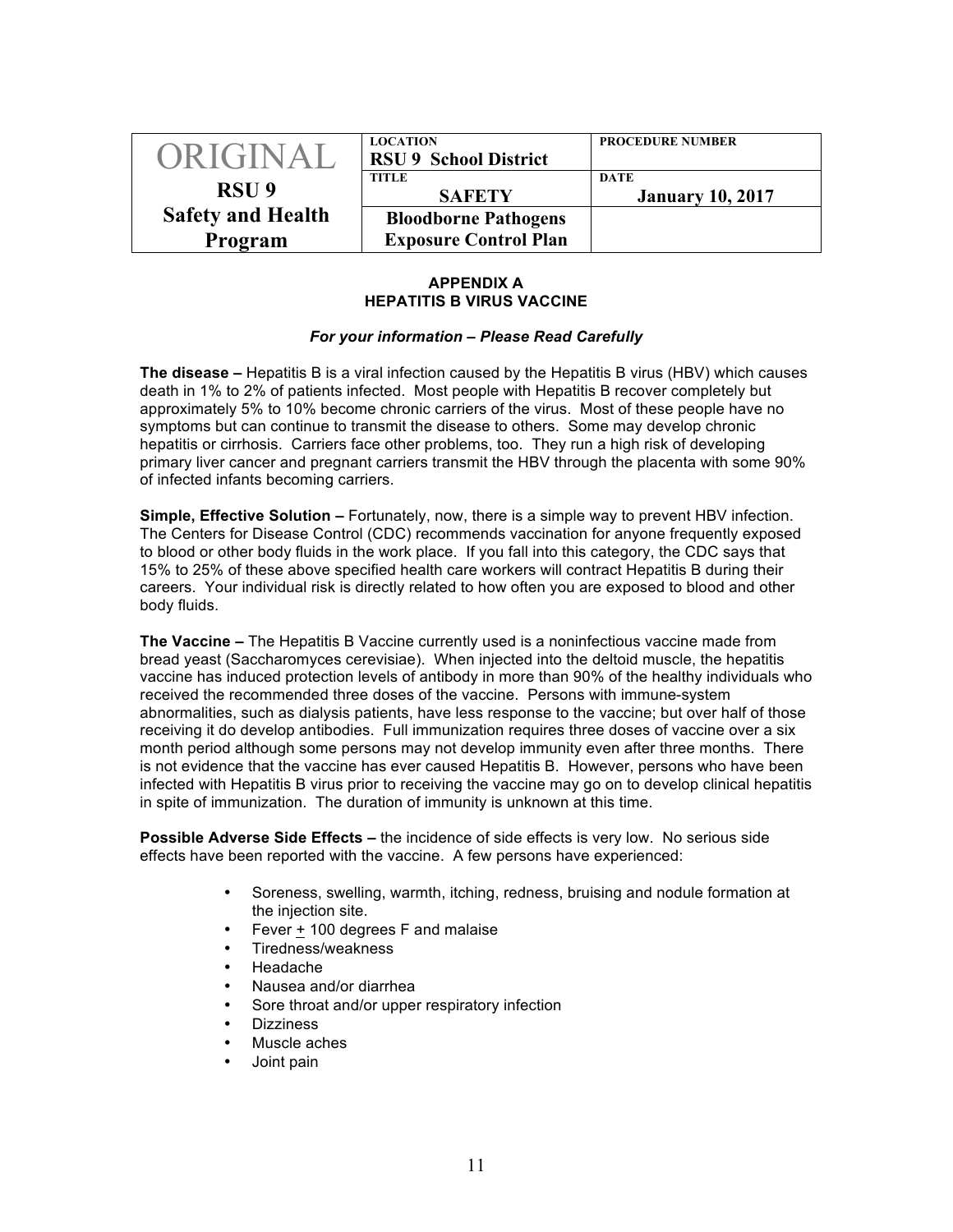| ORIGINAL                 | <b>LOCATION</b><br><b>RSU 9 School District</b> | <b>PROCEDURE NUMBER</b>         |
|--------------------------|-------------------------------------------------|---------------------------------|
| RSU <sub>9</sub>         | TITLE<br><b>SAFETY</b>                          | DATE<br><b>January 10, 2017</b> |
| <b>Safety and Health</b> | <b>Bloodborne Pathogens</b>                     |                                 |
| Program                  | <b>Exposure Control Plan</b>                    |                                 |

## **APPENDIX B**

## **UNIVERSAL PRECAUTIONS**

In order to provide a consistent approach in managing body substances from all students and staff, and reduce the risks of exposure to bloodborne pathogens, the practice of Universal Precautions shall be followed by all employees at all times, regardless of situation. All blood and body fluids shall be considered potentially infectious.

Universal Precautions shall apply to all blood/blood components and body fluids including semen, vaginal secretions, breast milk, amniotic fluid, cerebrospinal fluid, synovial fluid, pleural fluid, pericardial fluid, peritoneal fluid, and wound drainage.

Each job classification may be required to formulate and revise as necessary, separate procedures regarding the use of personal protective equipment and development of work practices for the protection of employees. Compliance with Universal Precautions shall be monitored by the School Nurses and building administrators.

### **1. Hand Washing**

Hand washing continues to be an important means of interrupting disease transmission.

- Wash hands often and thoroughly, with soap and water.
- Wash hands after removing gloves or other PPE.
- Wash hands after contact with blood or other potentially infectious material.
- In the event hand washing facilities are not immediately available, a substitute antiseptic hand cleaner or towelette can be used. Hands shall be washed with running water and soap as soon as possible.

### **2. Gloves**

- Gloves shall be worn when there is anticipated or potential contact with blood or body fluids.
- Gloves shall be worn when the employee has non-intact skin (cuts, abrasions, dermatitis, etc.)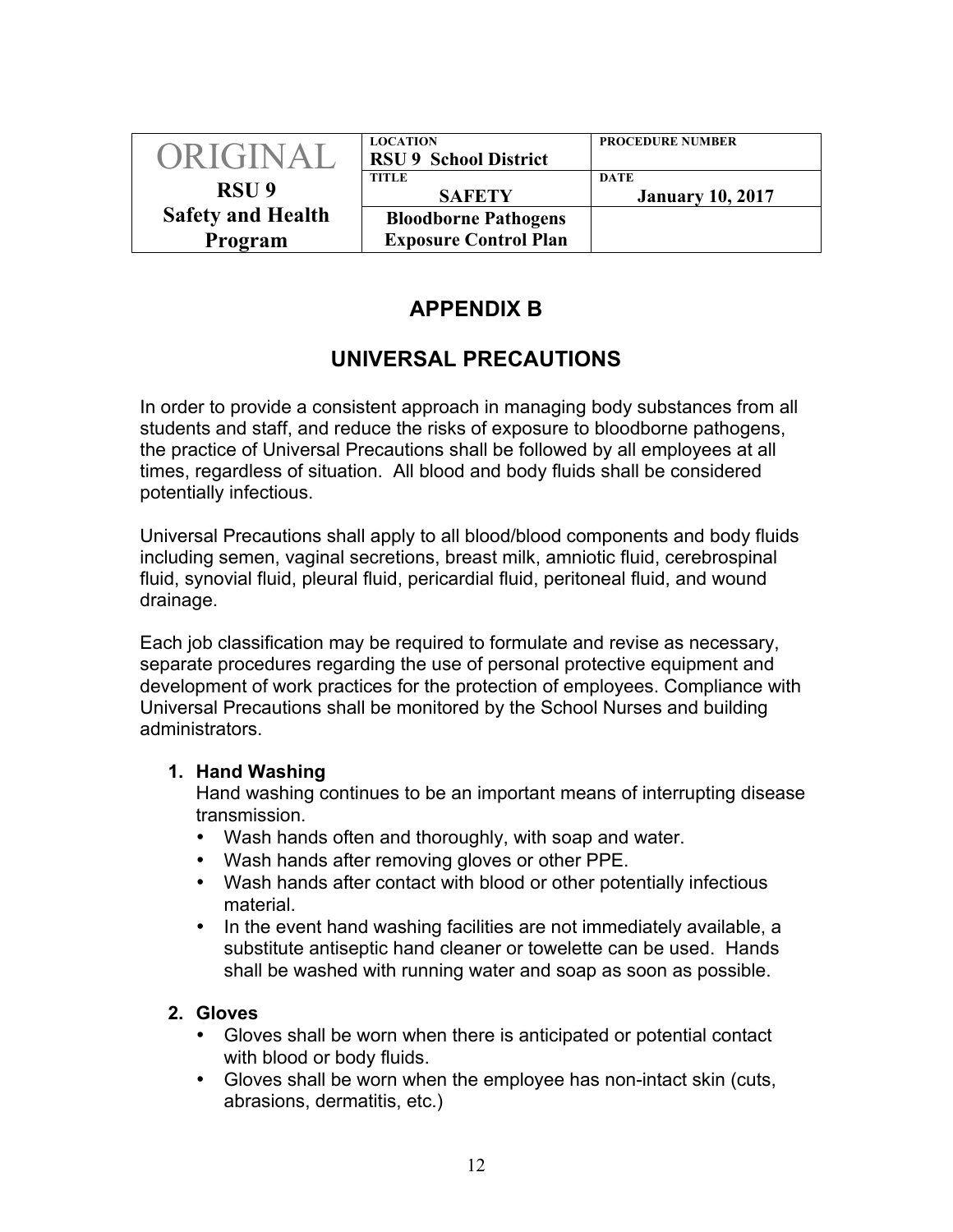| ORIGINAL                 | <b>LOCATION</b><br><b>RSU 9 School District</b> | <b>PROCEDURE NUMBER</b>                |
|--------------------------|-------------------------------------------------|----------------------------------------|
| RSU <sub>9</sub>         | TITLE<br><b>SAFETY</b>                          | <b>DATE</b><br><b>January 10, 2017</b> |
| <b>Safety and Health</b> | <b>Bloodborne Pathogens</b>                     |                                        |
| Program                  | <b>Exposure Control Plan</b>                    |                                        |

# **Appendix B – UNIVERSAL PRECAUTIONS, Cont.**

## **2. Gloves – Cont.**

- Gloves shall be worn by the person responsible for the transportation of soiled linens, clothing or waste materials containing potentially infectious materials.
- Gloves shall be worn when cleaning any surfaces soiled with blood or body fluids.
- Gloves shall be worn when handling/cleaning rooms and/or areas where there are potentially infectious materials.
- Gloves shall be changed when visibly soiled or damaged.

## **3. Gowns**

• Remove clothing if saturated with blood and place in a doubled bag for proper cleaning. Personal protective gowns are available in the nurse's office if deemed necessary.

### **4. Needles/Sharps**

- Needles shall not routinely be recapped, bent, broken, removed from disposable syringes, or otherwise manipulated by hand.
- Equipment with sharp edges (art supplies, staplers, etc.) shall be properly cleaned if exposed to blood.
- All needles shall be disposed of in puncture-proof containers specifically manufactured for this purpose. These containers shall be located in the Nurse's office in each school under the direction of the school nurse and changed when full.
- Sharps (knife blades, guidewires, etc.) Place the sharp object on a piece of sturdy cardboard and carefully tape the sharp object to the cardboard. Place another piece of cardboard over the taped object and tape the two pieces if cardboard together. Write on both sides of the cardboard –"SHARP OBJECT" – (blade, etc.)

### **5. Waste**

• All waste should be properly packaged to prevent spill or leakage and labeled for disposal by the area generating the waste.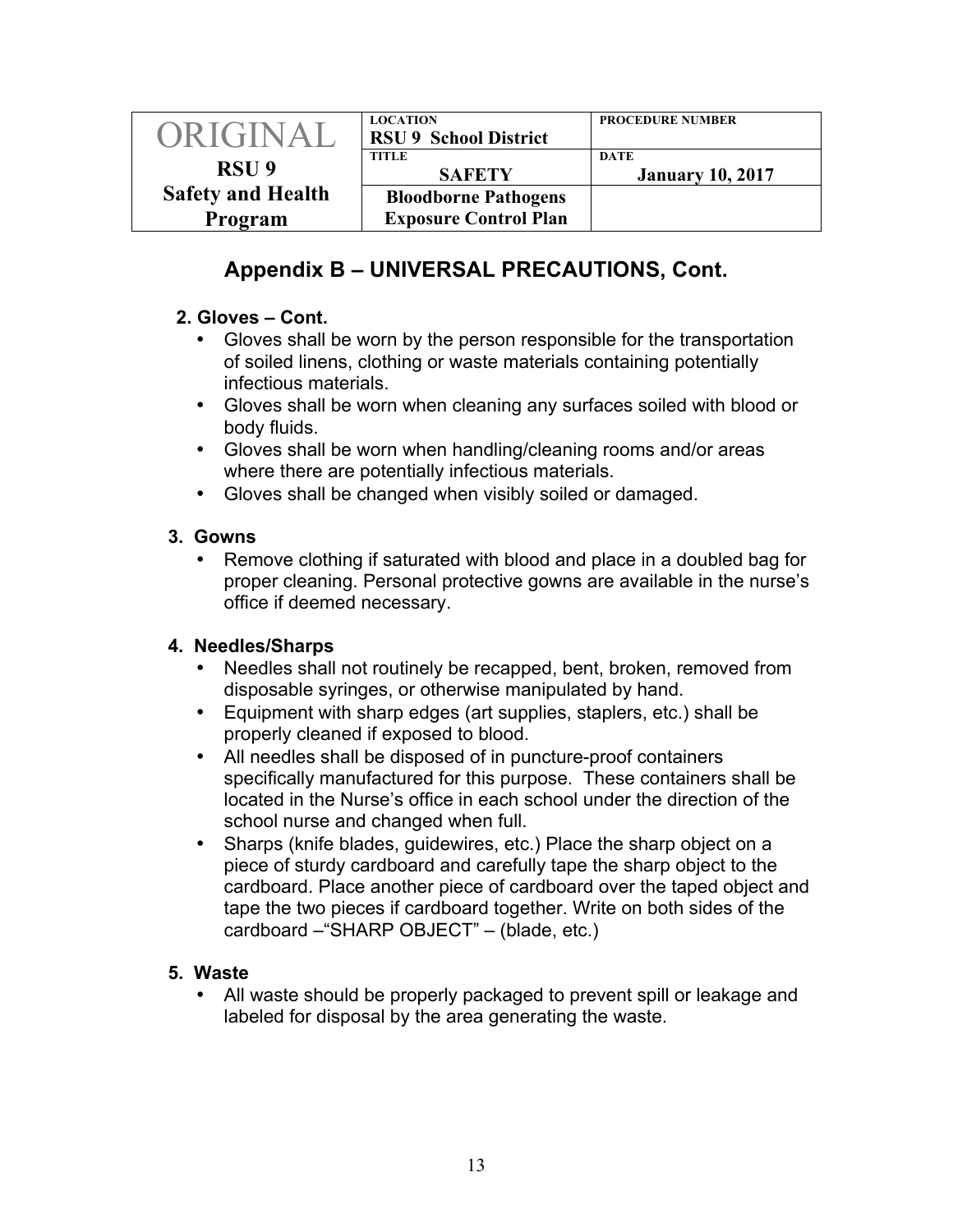| ORIGINAL                 | <b>LOCATION</b><br><b>RSU 9 School District</b> | <b>PROCEDURE NUMBER</b>                |  |
|--------------------------|-------------------------------------------------|----------------------------------------|--|
| RSU <sub>9</sub>         | TITLE<br><b>SAFETY</b>                          | <b>DATE</b><br><b>January 10, 2017</b> |  |
| <b>Safety and Health</b> | <b>Bloodborne Pathogens</b>                     |                                        |  |
| Program                  | <b>Exposure Control Plan</b>                    |                                        |  |

## **Appendix B - UNIVERSAL PRECAUTIONS, Cont.**

### **6. Blood or Body Fluid Spills**

• In the event of a blood or body fluid spill, all visible organic matter must first be removed and then the area decontaminated. Broken glassware or sharps shall be picked up using a dust pan and brush, not by hand. Decontamination shall be done by wiping the area of spill with an approved disinfectant or bleach.

### **7. Resuscitation Equipment**

• Resuscitation devices including pocket masks or ambu bags shall be strategically located to provide personnel with immediate access for emergency situations. These devices shall be used in place of emergency mouth-to-mouth resuscitation. Once used, these items shall be properly bagged for disposal or decontamination and cleaning.

### **8. Hepatitis B Vaccine Program**

All employees who work in job classifications I & II are likely or may have occupational exposure to blood or body fluids shall be offered the Hepatitis B Vaccine at no cost to the employee. These workers will be vaccinated or if they choose, decline. Any employee who initially declines the vaccine may at any time request the vaccine at a later date.

### **9. Exposure Incidents**

• All exposure incidents and blood or body fluid contacts must be reported to the school nurse or building administrator within one hour of occurrence.

### **10. Education**

• Employees in Category I & II shall receive training in Universal Precautions, pertinent to their job classification and shall review the Universal Precautions annually through staff development opportunities.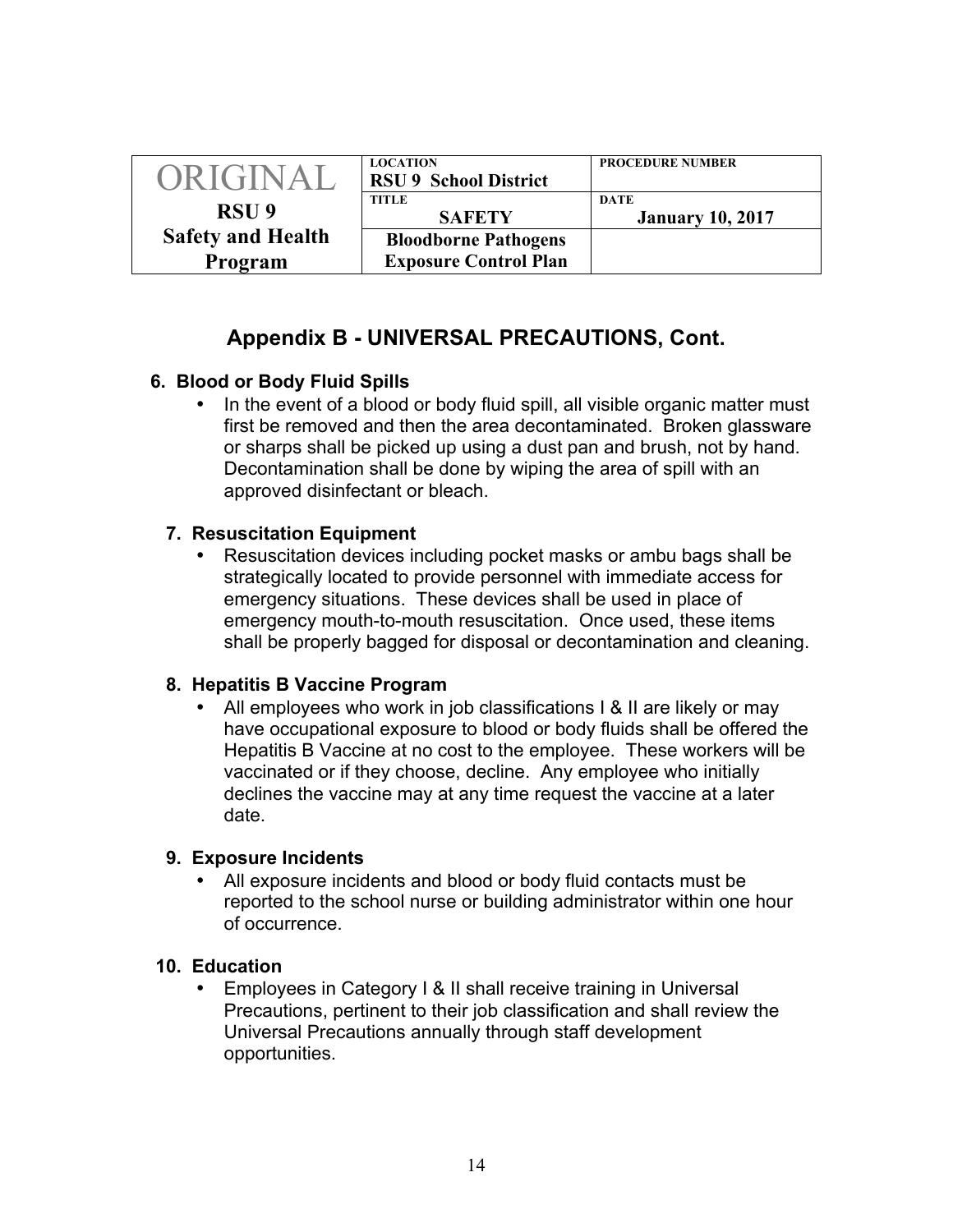| ORIGINAL                 | <b>LOCATION</b><br><b>RSU 9 School District</b> | <b>PROCEDURE NUMBER</b>                |
|--------------------------|-------------------------------------------------|----------------------------------------|
| RSU <sub>9</sub>         | <b>TITLE</b><br><b>SAFETY</b>                   | <b>DATE</b><br><b>January 10, 2017</b> |
| <b>Safety and Health</b> | <b>Bloodborne Pathogens</b>                     |                                        |
| Program                  | <b>Exposure Control Plan</b>                    |                                        |

## **APPENDIX C**

## **RSU 9 TRAINING FOR EXPOSURE CONTROL BLOODBORNE PATHOGENS**

Employees in Category I & II will be initially trained on the precautions, risks and actions to be taken if exposed to bloodborne pathogens. Employees whose job classifications have been identified as *likely to or may* have occupational exposure as part of their normal work routine will be provided training annually.

Training will be provided at no cost to the employee and will be conducted during reasonable working hours.

Employees will be provided additional training when changes or modifications of tasks have occurred with regards to new procedures or equipment.

Training will be conducted by individuals knowledgeable on the subject matter as it relates to the control of bloodborne pathogens and to the specific tasks being performed at RSU 9.

Training will consist of:

- Explanation of the Bloodborne Pathogens Standard (29 CFR 1910.1030)
- Explanation and location of Exposure Control Plan
- General explanation and definition of bloodborne pathogens
- Modes of transmission
- Explanation of the use and limitations of the methods of controls (universal precautions, engineering controls, work practice controls and PPE)
- Hands-on practice with the use, removal and disposal of selected PPE (i.e. gloves)
- Information on the HBV vaccine, including efficacy, safety and the benefits of being vaccinated
- Explanation of the post-exposure procedures and evaluation
- Opportunity to test employee's knowledge
- Interactive questions and answers

Training records shall be maintained at the District office for at least three years from the date of training.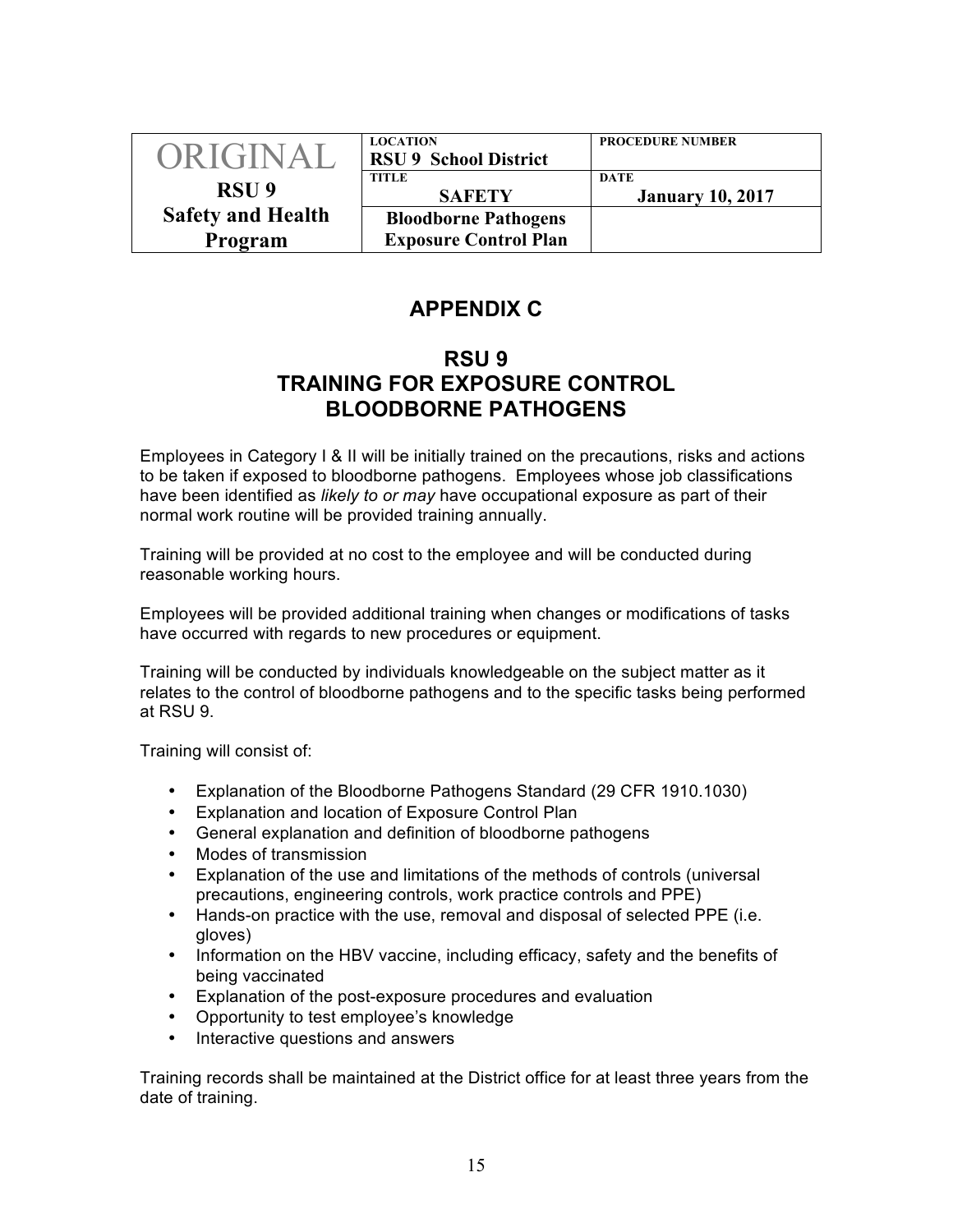| ORIGINAL                 | <b>LOCATION</b><br><b>RSU 9 School District</b> | <b>PROCEDURE NUMBER</b>                |
|--------------------------|-------------------------------------------------|----------------------------------------|
| RSU <sub>9</sub>         | TITLE<br><b>SAFETY</b>                          | <b>DATE</b><br><b>January 10, 2017</b> |
| <b>Safety and Health</b> | <b>Bloodborne Pathogens</b>                     |                                        |
| Program                  | <b>Exposure Control Plan</b>                    |                                        |

## **RSU 9 Appendix C Bloodborne Pathogens Training Quiz**

|  | 1. True False  | Bloodborne pathogens are a threat that anyone<br>exposed to blood or other bodily fluids might face.                                                         |
|--|----------------|--------------------------------------------------------------------------------------------------------------------------------------------------------------|
|  | 2. True False  | The hepatitis B virus can go unnoticed in an infected<br>person.                                                                                             |
|  | 3. True False  | A protective vaccine for HCV & HIV exists.                                                                                                                   |
|  | 4. True False  | People infected with HIV always show symptoms right<br>away.                                                                                                 |
|  | 5. True False  | You can usually tell if someone is carrying a<br>bloodborne pathogen just by looking at him or her.                                                          |
|  | 6. True False  | If you're exposed to a BBP, you're automatically<br>infected.                                                                                                |
|  | 7. True False  | Personal Protective Equipment is your first line of<br>defense against BBP's.                                                                                |
|  | 8. True False  | Using a hand sanitizer is good enough to clean your<br>hands after an incident.                                                                              |
|  | 9. True False  | You should always wash your hands after an incident.                                                                                                         |
|  | 10. True False | Never smash down overflowing trash containers with<br>your hands or feet.                                                                                    |
|  | 11. True False | In a pinch, it's okay to use disposable single-use<br>gloves at least a few times.                                                                           |
|  | 12. True False | Proper had washing means washing hands vigorously<br>with soap and clean running water, to create lather for<br>approximately 20 seconds then rinse and dry. |
|  | 13. True False | If you have been expose to a blood borne pathogen,<br>you must report to your school nurse or supervisor<br>immediately after the incident.                  |

14. Where is the Exposure Control Plan located at your school/facility?

 $\mathcal{L}_\text{max}$  , and the contract of the contract of the contract of the contract of the contract of the contract of the contract of the contract of the contract of the contract of the contract of the contract of the contr

Employee Name \_\_\_\_\_\_\_\_\_\_\_\_\_\_\_\_\_\_\_\_\_\_\_\_\_\_\_\_\_\_\_\_\_\_\_\_\_\_\_ Date: \_\_\_\_\_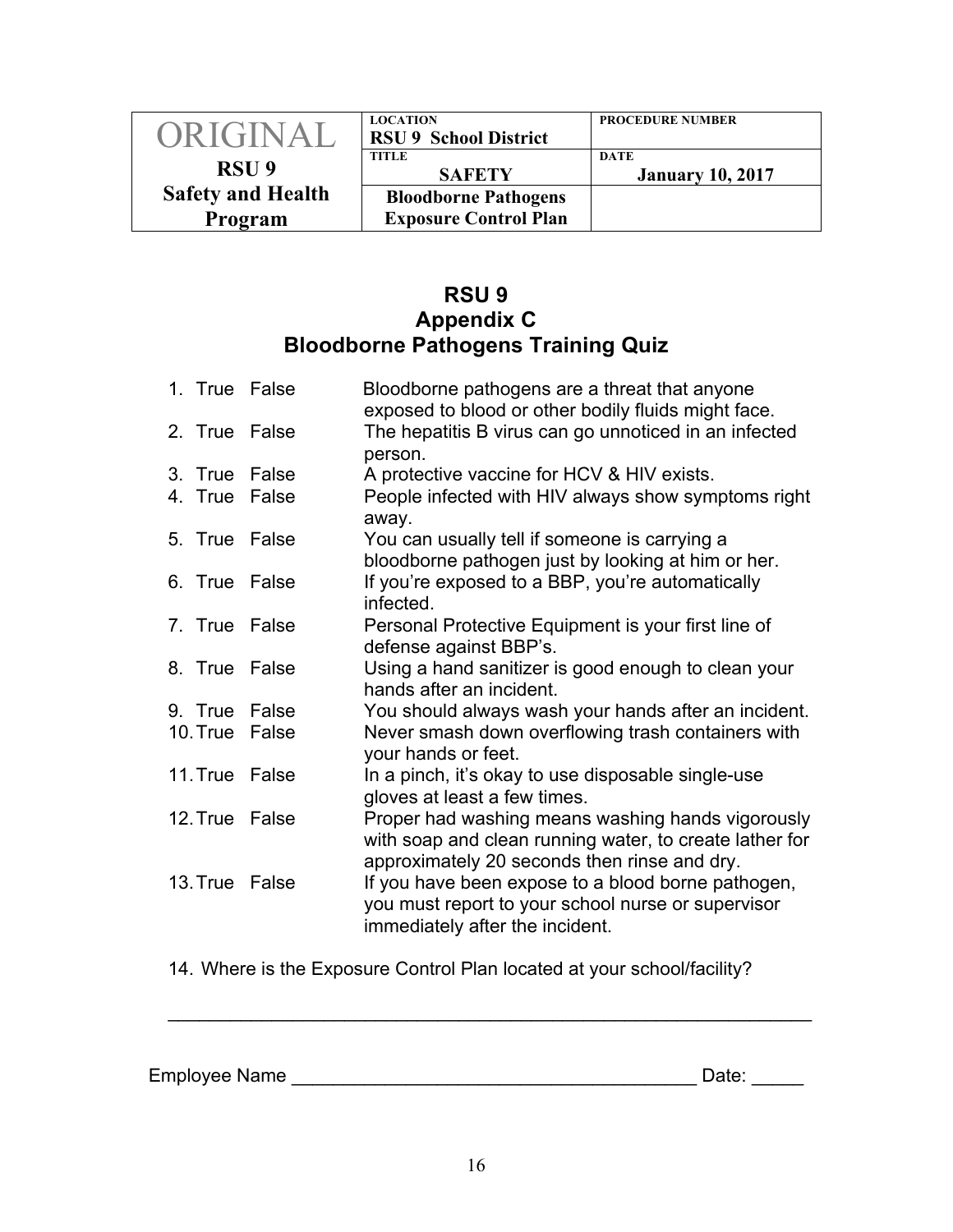|                          | <b>LOCATION</b>              | <b>PROCEDURE NUMBER</b> |
|--------------------------|------------------------------|-------------------------|
| ORIGINAL                 | <b>RSU 9 School District</b> |                         |
|                          | <b>TITLE</b>                 | <b>DATE</b>             |
| RSU <sub>9</sub>         | <b>SAFETY</b>                | <b>January 10, 2017</b> |
| <b>Safety and Health</b> | <b>Bloodborne Pathogens</b>  |                         |
| Program                  | <b>Exposure Control Plan</b> |                         |
|                          |                              |                         |

## **APPENDIX D**

#### **MAINE SCHOOL MANAGEMENT ASSOCIATION**

49 Community Drive, Augusta, Maine 04330-9405 in the State of Maine 1-800-660-8484 Telephone: (207) 622-3473 Fax: (207) 620-7090

#### **EMPLOYEE'S INCIDENT REPORT**

|                                                        |                                                        | This report is required even though you may have reported this injury to your Supervisor.                                                                                                                                      |  |
|--------------------------------------------------------|--------------------------------------------------------|--------------------------------------------------------------------------------------------------------------------------------------------------------------------------------------------------------------------------------|--|
|                                                        |                                                        | Name                                                                                                                                                                                                                           |  |
|                                                        |                                                        | Address Phone Phone Phone Phone Phone Phone Phone Phone Phone Phone Phone Phone Phone Phone Phone Phone Phone Phone Phone Phone Phone Phone Phone Phone Phone Phone Phone Phone Phone Phone Phone Phone Phone Phone Phone Phon |  |
|                                                        |                                                        | SS# _______________________Gender ________Date of Birth __________Date of Hire _______#Dependents ________                                                                                                                     |  |
|                                                        |                                                        |                                                                                                                                                                                                                                |  |
| Do you work for another employer? If yes, Name/address |                                                        |                                                                                                                                                                                                                                |  |
| Secondary Employer                                     |                                                        |                                                                                                                                                                                                                                |  |
|                                                        |                                                        |                                                                                                                                                                                                                                |  |
|                                                        |                                                        |                                                                                                                                                                                                                                |  |
|                                                        |                                                        | Date of injury ______ Hour of day _______ AM _____ PM What time did you begin work: ____                                                                                                                                       |  |
|                                                        |                                                        |                                                                                                                                                                                                                                |  |
|                                                        |                                                        |                                                                                                                                                                                                                                |  |
|                                                        |                                                        |                                                                                                                                                                                                                                |  |
|                                                        |                                                        |                                                                                                                                                                                                                                |  |
| Doctor's Address                                       | <u> 1980 - Andrea Station, Amerikaansk politiker (</u> |                                                                                                                                                                                                                                |  |
|                                                        |                                                        |                                                                                                                                                                                                                                |  |
|                                                        |                                                        |                                                                                                                                                                                                                                |  |
|                                                        |                                                        |                                                                                                                                                                                                                                |  |
|                                                        |                                                        | Light Duty _________ Regular Duty _________ Number of Hours _____________ Rate of Pay ______________                                                                                                                           |  |
|                                                        |                                                        | To whom was injury reported? When (date)? AM MEM N                                                                                                                                                                             |  |
| Date                                                   |                                                        | Signature:                                                                                                                                                                                                                     |  |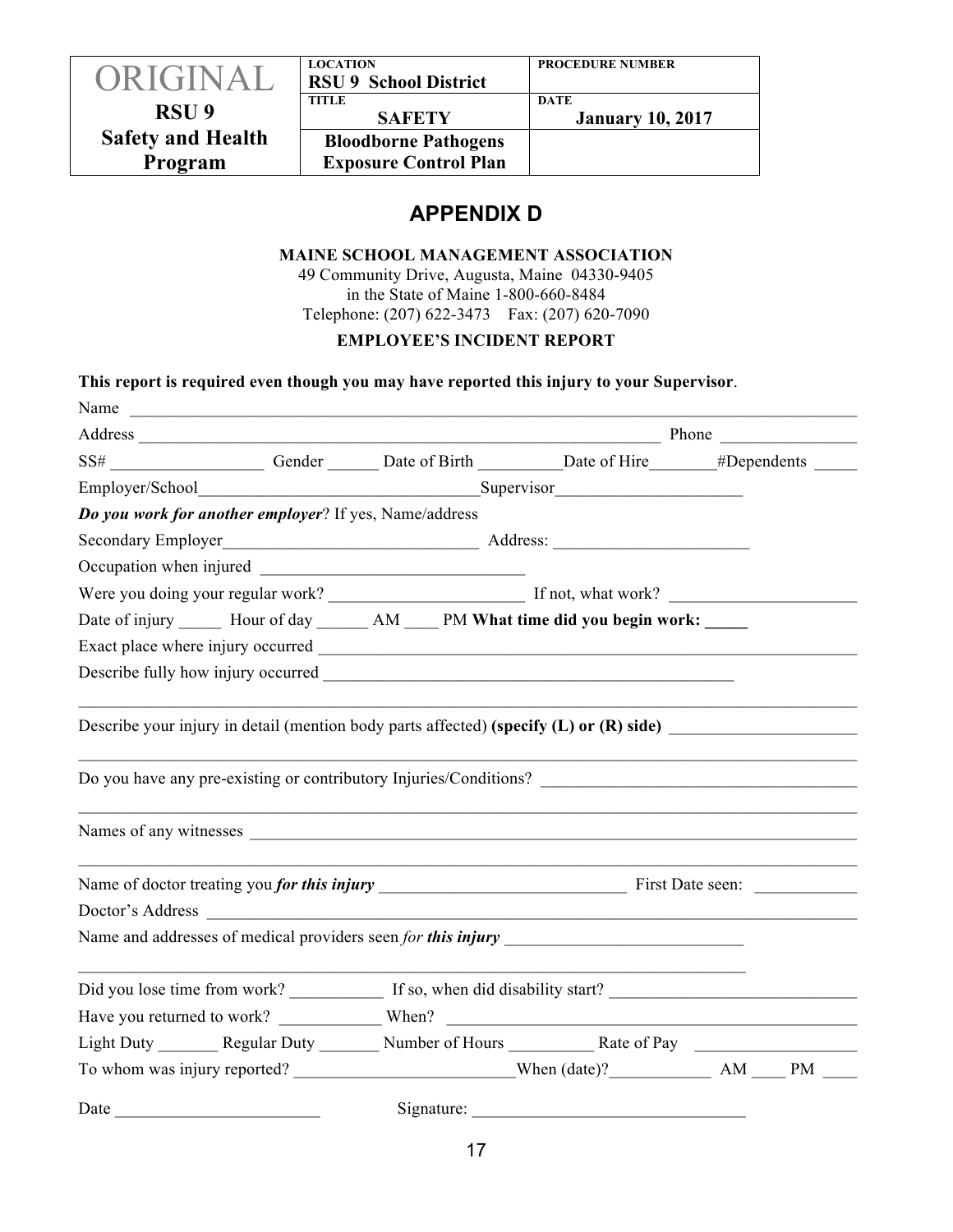|                          | <b>LOCATION</b>                                                                                                                                                                                                                              | <b>PROCEDURE NUMBER</b>                |  |
|--------------------------|----------------------------------------------------------------------------------------------------------------------------------------------------------------------------------------------------------------------------------------------|----------------------------------------|--|
| <b>PRIGINAL</b>          | <b>RSU 9 School District</b>                                                                                                                                                                                                                 |                                        |  |
| RSU <sub>9</sub>         | <b>TITLE</b><br><b>SAFETY</b>                                                                                                                                                                                                                | <b>DATE</b><br><b>January 10, 2017</b> |  |
| <b>Safety and Health</b> | <b>Bloodborne Pathogens</b>                                                                                                                                                                                                                  |                                        |  |
| Program                  | <b>Exposure Control Plan</b>                                                                                                                                                                                                                 |                                        |  |
|                          | <b>APPENDIX E</b>                                                                                                                                                                                                                            |                                        |  |
|                          | <b>MAINE SCHOOL MANAGEMENT ASSOCIATION</b>                                                                                                                                                                                                   |                                        |  |
|                          | 49 Community Drive, Augusta, Maine 04330-9405                                                                                                                                                                                                |                                        |  |
|                          | in the State of Maine 1-800-660-8484<br>Telephone: (207) 622-3473  Fax: (207) 620-7090                                                                                                                                                       |                                        |  |
|                          | E-mail: msmawcomp@msmaweb.com                                                                                                                                                                                                                |                                        |  |
|                          | <b>SUPERVISOR'S INCIDENT REPORT</b>                                                                                                                                                                                                          |                                        |  |
|                          | This report should be completed within 24 hours of the incident while the facts are still fresh in the minds of witnesses and<br>should be filed with the department responsible for the processing of Workers' Compensation claims.         |                                        |  |
|                          |                                                                                                                                                                                                                                              |                                        |  |
|                          |                                                                                                                                                                                                                                              |                                        |  |
|                          |                                                                                                                                                                                                                                              |                                        |  |
|                          |                                                                                                                                                                                                                                              |                                        |  |
|                          |                                                                                                                                                                                                                                              |                                        |  |
|                          |                                                                                                                                                                                                                                              |                                        |  |
|                          |                                                                                                                                                                                                                                              |                                        |  |
|                          |                                                                                                                                                                                                                                              |                                        |  |
|                          |                                                                                                                                                                                                                                              |                                        |  |
|                          |                                                                                                                                                                                                                                              |                                        |  |
|                          | Describe the injury /disease and indicate body parts affected (specify $(L)$ or $(R)$ side)                                                                                                                                                  |                                        |  |
|                          |                                                                                                                                                                                                                                              |                                        |  |
|                          |                                                                                                                                                                                                                                              |                                        |  |
| If "yes," please explain |                                                                                                                                                                                                                                              |                                        |  |
|                          |                                                                                                                                                                                                                                              |                                        |  |
|                          | Are you aware of any pre-existing or contributory injuries/conditions?<br><u>Letting</u> the set of any pre-existing or contributory injuries/conditions?<br><u>Letting the set of any pre-existing or contributory injuries/conditions?</u> |                                        |  |
|                          |                                                                                                                                                                                                                                              |                                        |  |
|                          |                                                                                                                                                                                                                                              |                                        |  |
|                          | Was medical treatment provided?                                                                                                                                                                                                              |                                        |  |
|                          |                                                                                                                                                                                                                                              |                                        |  |
|                          |                                                                                                                                                                                                                                              |                                        |  |
|                          |                                                                                                                                                                                                                                              |                                        |  |
|                          |                                                                                                                                                                                                                                              |                                        |  |
|                          |                                                                                                                                                                                                                                              |                                        |  |
|                          |                                                                                                                                                                                                                                              |                                        |  |
|                          |                                                                                                                                                                                                                                              |                                        |  |
| Date                     |                                                                                                                                                                                                                                              | Signature                              |  |
| Phone number             |                                                                                                                                                                                                                                              | (Position and Department)              |  |
|                          | 18                                                                                                                                                                                                                                           |                                        |  |